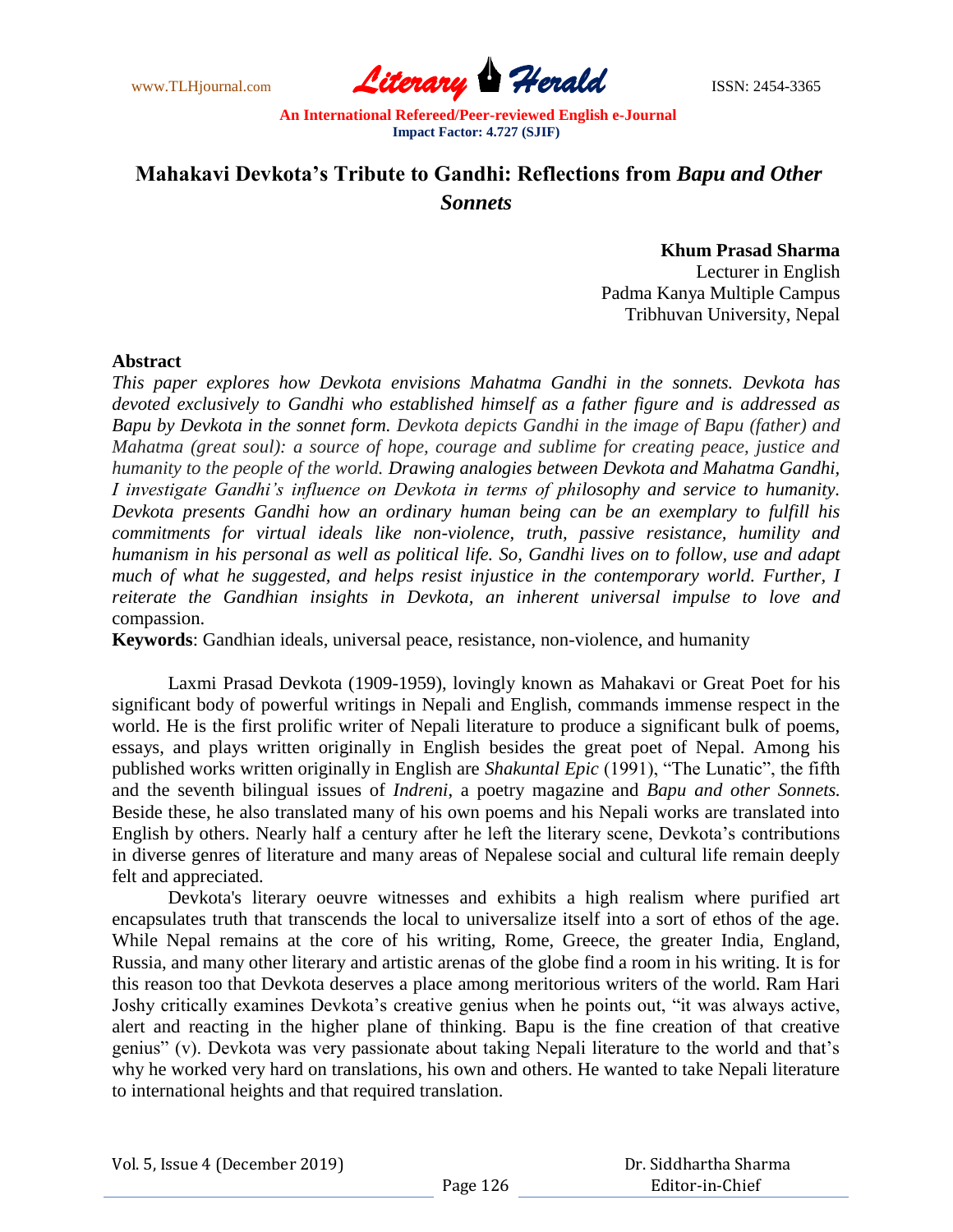

A humanist, a freedom-lover, a patriot, an architect of words, an anticolonialist and a man of action, Devkota is compared with Bengali writer Rabindranath Tagore, Hindi *chhayavadis*, and western Romanticists. But he was not a photocopy of others. His writings are original based on his own style, Devkota"s style. He was lover of Nepali traditions and was always against the Rana autocracy and expressed his anti-Ranarchy voice as an editor of *Yugbani*.

Mahakavi Devkota was nationalistic internationalist or going glocal. The thrust of his writing was for creating justice, peace and happiness in the world. Padma Devkota rightly points out the true spirit of Devkota"s writing in his work *A Pond of Swans and Other Essays* when he says, "his concern for the ill-fated, poor and suffering mass of humanity" (187). Devkota never wrote and published for visibility and economic gains but for social change. He embraced the internationalism without forgetting the spirit of nationalism. *Bapu and Other Sonnets*, a collection that included 54 sonnets originally written in English, shows Devkota"s proficiency in the English language. In *Bapu and Other Sonnets*, Devkota has devoted exclusively to Gandhi who established himself as a father figure and is addressed as Bapu by Devkota in the sonnet form.

A sonnet, "a "pointed" form, even before it becomes explicitly associated with the epigram" (Spiller 11), refers to a poem of fourteen lines in iambic pentameter with one of several fixed rhyme schemes. There are two types of traditional sonnets, whether "Petrarchan" or "Shakespearean"—also called, respectively, "Italian" and "English"—is a fourteen-line poem in two parts: an *octave* (eight lines) and a *sestet* (six lines). The most common form of the Englishlanguage sonnet forms include the Petrarchan or Italian sonnet (rhymed ABBAABBA CDECDE, ABBAABBA CDCDCD) and the Shakespearean or English sonnet (rhymed ABBA CDCD EFEF GG) and or one of several other variants.

Generally the ninth line of a traditional sonnet often contains a *volta* or 'turn'-some kind of important change (rhetorical, imagistic) in the poem. Thus sonnets are often (though not always) conceived in terms of an 8-line and 6-line group. The octave often presents a problem or question, or situation; and the sestet answers it with a solution to the problem, an answer to the question, or a comment on the situation— a dialectical method. However, Devkota has experimented with his own form-an elegiac lyric poem of single stanza of fourteen iambic pentameter lines linked by an intricate rhyme scheme with a dominant idea-though he sounds quite familiar with the traditional sonnet forms and structures. Devkota's sonnets, "linked together by exploring the varied aspects of a relationship. . . by indicating a development in the relationship that constitutes a kind of implicit plot" (Abrams 291) are on a serious subject, told in a formal and elevated style. They are a lens through which his great sensibility revolves around a heroic figure on whose actions and thoughts depend the fate of the entire human race through literary excellence. These sonnets are not only his personal but universal feelings.

Devkota depicts Gandhi in the image of Bapu (father) and Mahatma (great soul): a source of hope, courage and sublime for creating peace, justice and humanity to the people of the world in the sonnets. He employs an important poetic structure of implicit binaries in order to privilege Gandhi in the world. The sonnets show the concept of inherent binaries: light and darkness, human soul and human culture and knowledge and ignorance. In the first sonnet, Devkota addresses Gandhi as "priceless thing" and "great Mahatma" (Kohinoor 1) because Gandhi is the "pure gem" that provides and gives light to the dark world. Mahatma Gandhi was assassinated on January 30, 1948 in Delhi by a fanatic Hindu. The assassination of such a saintly person brought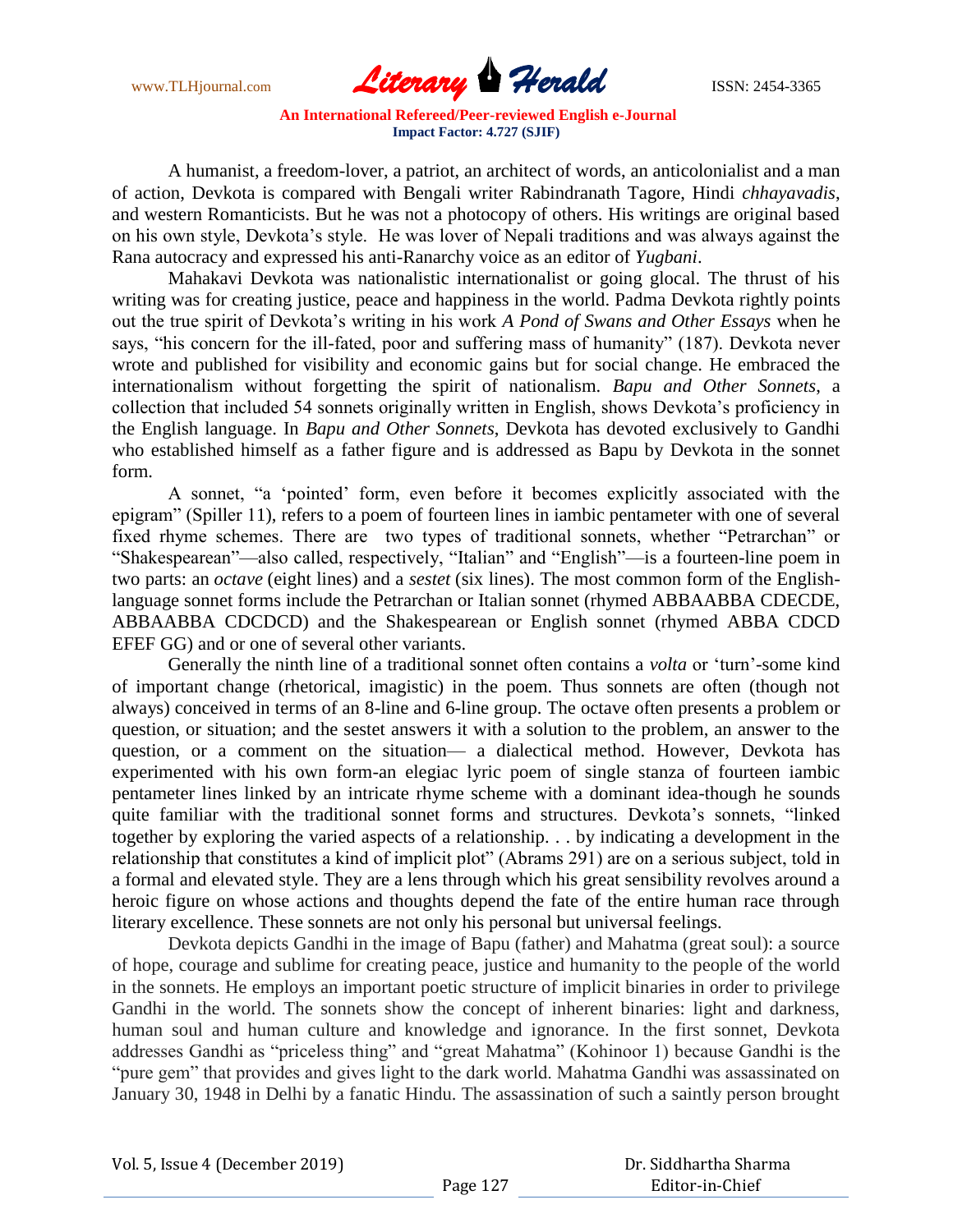

the melancholy and saddest gloom everywhere. Devkota meditates on Gandhi when he writes there was a great deluge:

> For every home had lost a father then. There passed a mighty melancholy wave.

No sadder day for mankind ever was.

We touched no food. An eclipse came to pass. ("When thou departest" 11-14)

This stanza, however, not only visualizes the demise of the fatherly figure as an end of life, rather it gives energy, insight and vitality to fight back against the evil of the world. It prepares and leads the people to resist against the injustice. On the whole Devkota"s aim is to criticize the evil doing of the human being that killed Gandhi "a fighter with no weapon sharp and keen" ("Great Men Have Come" 1). He emphasizes the positive virtues in such a way that there is no need of further saying that evil is bad.

This resolutely courageous man endowed with an indomitable spirit kept fighting for the Hindu Muslim unity until he was assassinated. Gandhi, however, achieved in death what he could not achieve in life as Devkota muses:

> When thou departest from our mighty land, Thy work was done. Emancipated men Stood dignified, triumphant, visioned sane. Thou joinest. . . ("When thou departest" 1-3)

Devkota presents Gandhi as the source of knowledge and light in contrast to the dark and ignorant world. It is quite evident that Gandhian vision and legacy includes the brilliantly waged struggle against institutionalized racism in South Africa, the Independence movement of India, the establishment of a democratic form of government in Nepal and widespread application and practice of active, faith-based nonviolence and interreligious dialogue for positive social and political change.

Gandhi's influence is so great and sublime that Devkota also reiterates the wide spread application of Gandhian non-violence as the most powerful tool for positive social change. Gandhi's non-violence was not just political: it was deeply rooted and grounded in spiritual, which is why he exploded not just onto India's political stage, but onto the world stage, not just temporarily but for all time:

> Non-violence is a force, a working power It is the soul's direction to a law It means not Death, no sleep to all the hour, It means spiritual potence without a flaw. (Non-violence 1-4)

Gandhi's greatest contribution to humanity is his message of non-violence as the way to peace, justice and God. Devkota further justifies, "Non-violence is no dead law in the soul./It is a living force, a working power" (Shall I 5-6). Non-violence offers a new way to fight injustice through the practice of loving resistance as a mass scale. It is a core attribute not just a tactic for Gandhi.

It is Gandhi who took seriously the Hindu tradition of *ahimsa* (non-killing) and applied renunciation of violence to his own heart and life as well as to South Africa, India and the world. But he thought that non-violence is not just refusal to kill: it is the action of love and truth as a force for positive social change. Indeed he insisted that non-violence was the most active and powerful force in the world. Gandhi's life was devoted to a search for truth. He believed that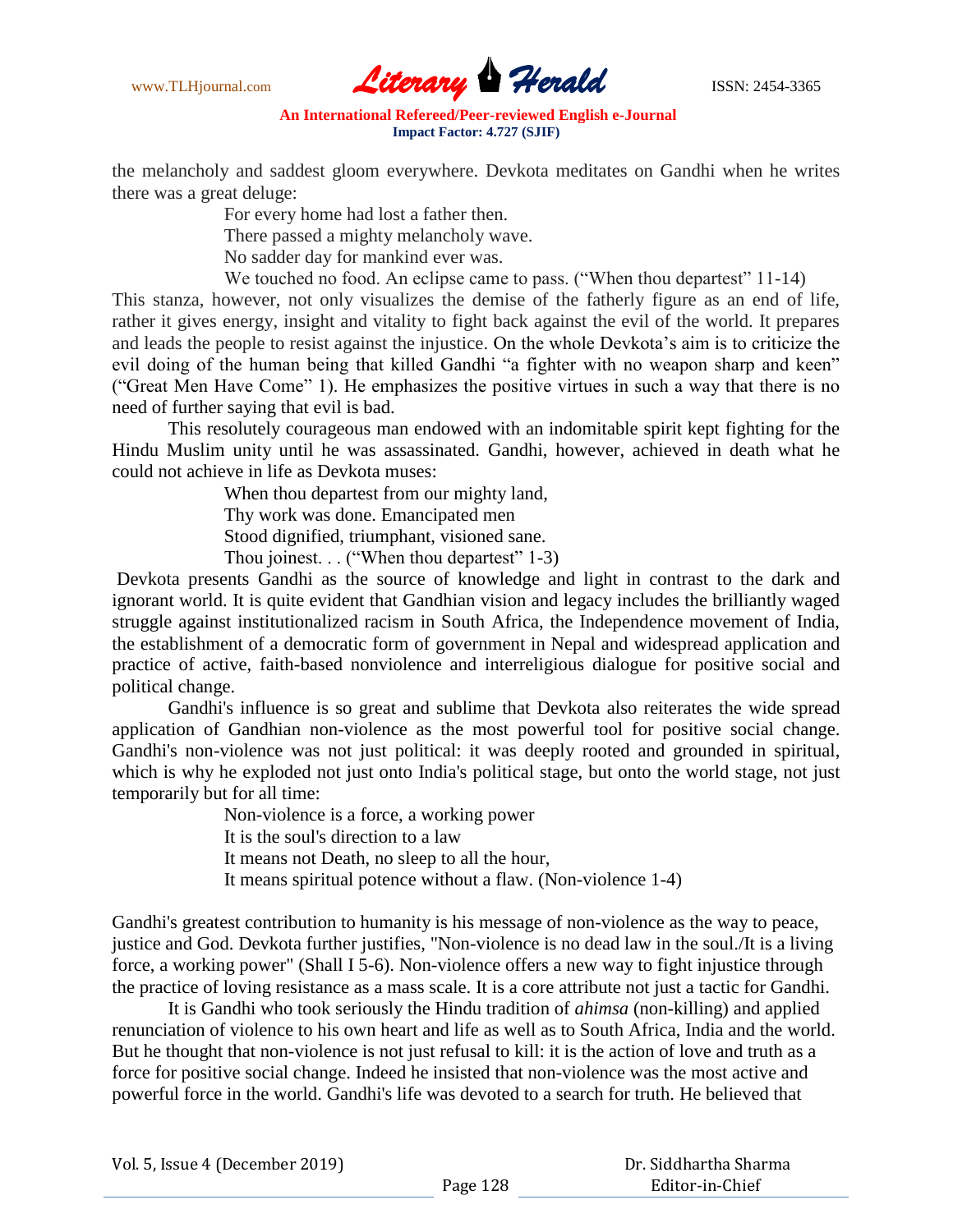www.TLHjournal.com **Literary Herald Herald ISSN: 2454-3365** 

truth could be known only through tolerance and concern for others, and that finding a truthful way to solutions required constant attention. He dedicated himself to truth, to non-violence. Devkota envisions Bapu as the soul who is committed for the cause of his people:

A fighter with no weapon sharp and keen.

A rock proof to the winds. An adamant,

A true sincere Promethian man who smiles

And bids the world. . . (Great men 8-11)

Like Prometheus who suffers for his theft from the God in Olympian pantheon, Gandhi as the abstract soul accepts all sufferings working for the freedom and emancipation of his people.

Since he saw non-violence as the force of God, the method of God, the power of God at work for good among the human race, he concluded that non-violence is more powerful than nuclear weapons. If people of the world practice non-violence and resist the production and maintenance of nuclear weapons, peacefully, publicly and actively, disarmament would be assured. Non-violence always works because it uses the method of suffering love to melt the human heart. So Devkota questions the readers: "Do you believe in war? In killing? In violence? In the power of steel?" (Do you 1-2) and quickly answers, "Bapu Believed in non-violence as he saw" (14) in the same sonnet.

Gandhi was a brilliant political strategist visionary and revolutionary in his unique reliance upon God in his public practice of non-violence. Gandhi was not just a tactic but spirituality, a way of life, the center of his religion. Gandhi insisted Non-violence succeeds only when we have a real faith in God. Gandhi stands on the world stage as a prophet and as non apostle, a messenger from God telling us that God is non-violent and wants us to become nonviolent even on the political, national and international levels.

Gandhi's influence is so great and yet so sublime that his contributions to modern spirituality include not only his impact on social movements around the world through the political strategy of active non-violence and Satyagraha, but his transforming influence on religion itself:

Religion is the way to Truth and God,

The way to universal good, the healing balm.

It lies in doing good to another Man,

In turning soul of service to His rod

Not in the field of conflict, not in war,

Not in the pride of race, Religion lies:

But in broad sympathy without disguise

In love, in variety, no racial war. (Religion 1-8)

Gandhi insisted that if our worship to God is honest, if our faith is sincere, if we want to be people of prayer, indeed, if we want to be fully human, we need to become people of nonviolence. Gandhi worshipped the God of non-violence and announced that every major religion was rooted in non-violence. He taught that non-violence would be put into practice at every level of human life in our own hearts, among our own family and friends, in our local communities as well as nationally and internationally. Gandhi urges us to get rid of our guns and bombs, stop hurting those around us, simplify our life styles, enter the public struggle for disarmament and justice, and pursue the depths of non-violence.

The biggest threats we face are violence and destruction of planet earth on which life depends. Gandhi provides insights and guiding principles to help us avoid the disasters and

| Vol. 5, Issue 4 (December 2019) |  |
|---------------------------------|--|
|---------------------------------|--|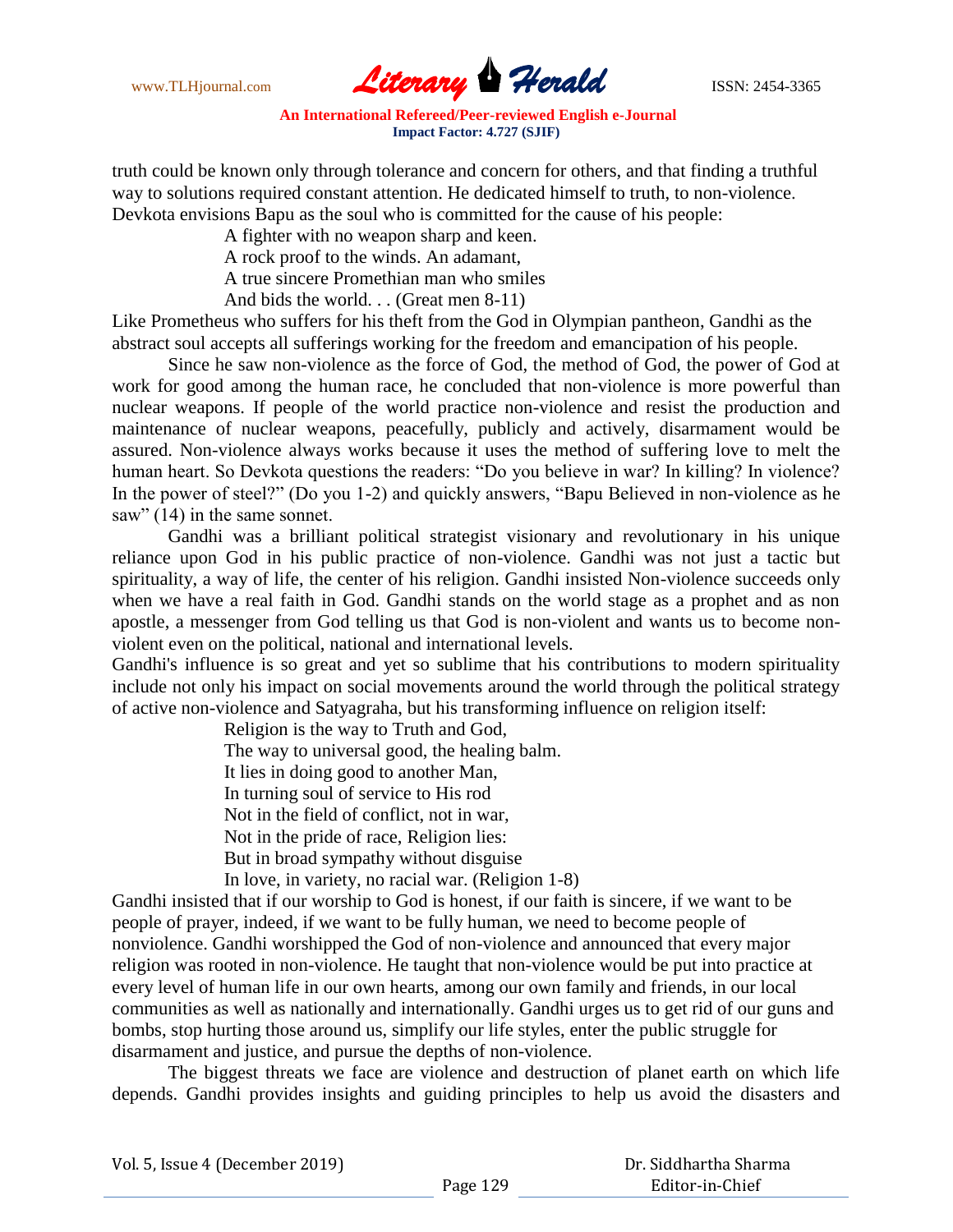www.TLHjournal.com **Literary Herald Herald ISSN: 2454-3365** 

create a sustainable fairer less violent world order fit for our time. Gandhi presents fertile ground and offers a vision of political action that includes the search for truth as integral to political life. "Truth and God" are synonymous. The path that leads to Truth is "love" and "broad sympathies." This is the path that Bapu treads. Gandhi"s notion of truth echoes the Hindu understanding of truth as all-pervading force of divine consciousness that holds the universe together.

He who walks the right path of non-violence inspires the masses with simplicity and sacrifice like Gandhi has done. The poet himself seems to offer non-violence, through the example of Bapu, as a panacea for the evils of the world. However, the poet also insists that this is so only if it is practiced in real life, not only preached as a great principle of life. Bapu, for example, has overcome the weakness of the flesh by subjugating the self to "universal welfare" (The highest law 7) and by abandoning "the bar of pelf" (13) for something better:

The highest law is not the penal law

But that which soul evolves in vision great,

\* \* \* \* \* \*

The greatest lawyer is no human tongue,

It is the heart of man, the speaking soul,

The stand on truth, the steadying to its pole,

And judging all things to a judgment strong. (The highest law 1-12)

Gandhi was a lawyer who pined for justice. Devkota too had completed his Bachelor of Law, but the poet kept his "stand on truth" always above "the penal law."

Conflict has been a constant phenomenon in the history of human race. Human social interaction encounters many situations of conflicts and tensions. The societal systems all over the world are imperfect and many forms of social injustice, discrimination and inequality prevail. The technique of social living has always been predominantly non-violent otherwise human life would not have sustained all along. In Gandhian theory of peace, human values take great prominence. Non-violence (ahimsa) is a way of life rather that a tactic and together with the search for truth (*satyagraha*), makes the difference between passive submission to injustice and an active struggle against it. This struggle excludes both physical violence and casting the opponent in the role of enemy, and hence presupposes compassion and self-criticism.

The notion of welfare to all (*sarvodaya*) sees peace as incompatible with exploitation or inequality of wealth. Peace is not seen as an end state, but as a continuous revolutionary process where ends can't be separated from means. Gandhian approach to peace that peace can be achieved through non-violence and human conflict can be settled with non-violence. So nonviolence is not just simply an absence of physical injury, but an active force of love to words all creatures. *Ahimsa* means resisting oppression non-violently through love - non-violence in thoughts, words and deeds. Gandhi always fought for peace, justice and humanity.

Gandhi makes the same connections between truth and goodness and untruth and evil like the Buddha established an essential link between goodness and truth on the one hand and evil and untruth on the othe. So, Devkota elevates Gandhi as demi-Buddha:

You were a demi-Buddha, calmed all strife,

Enlightened yourself and enlightened race.

Your mercy was as religions strive.

You laid no creed but walked your creed alive. (I know a man 8-12)